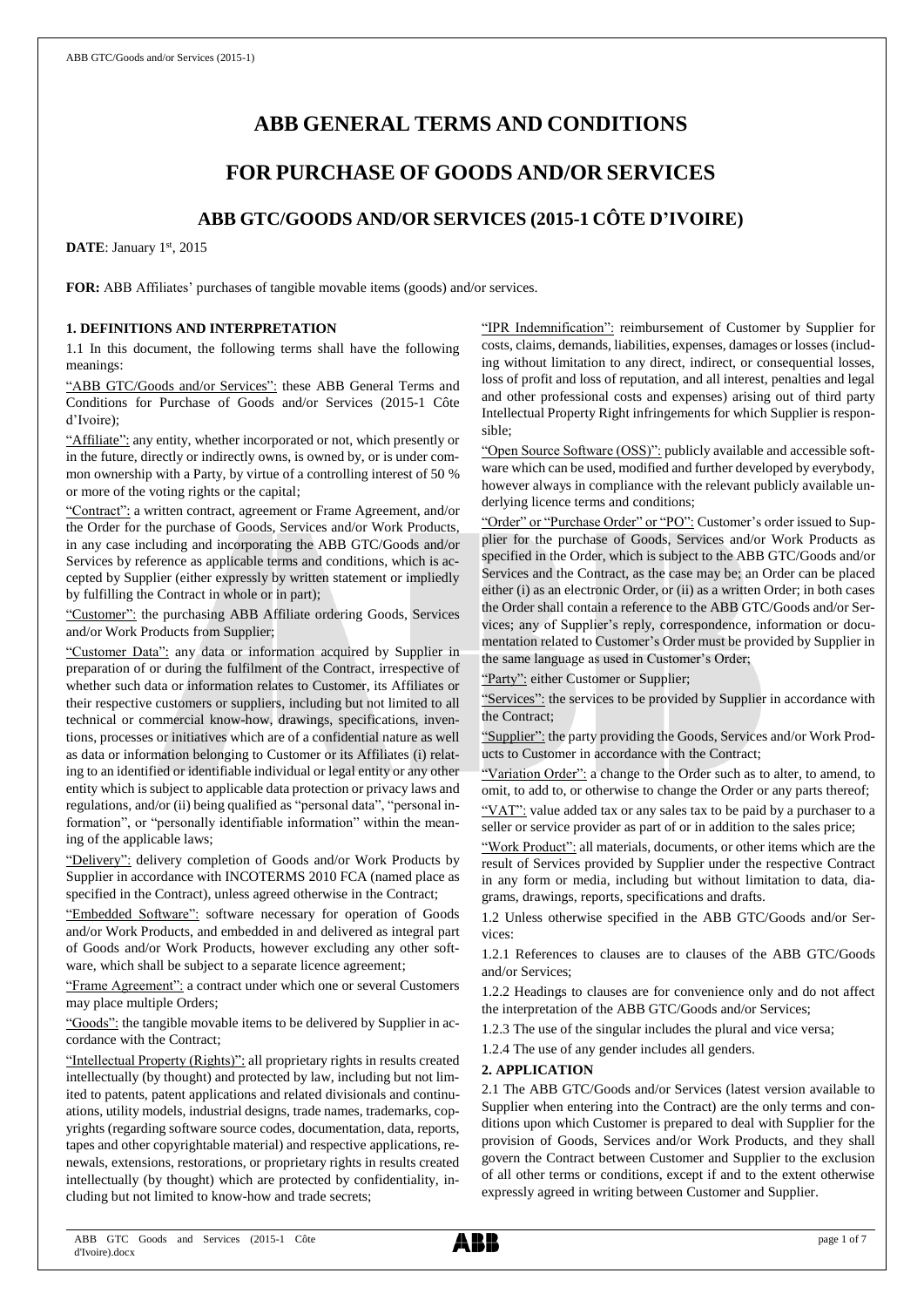2.2 No terms or conditions endorsed upon, delivered with or contained in Supplier's quotations, acknowledgements or acceptances of Orders, specifications or similar documents will form part of the Contract, and Supplier waives any right which it otherwise might have to rely on such other terms or conditions.

2.3 Customer's Order may specify a limited time period for acceptance; after expiry of such time period without Supplier's acceptance, the Order shall no longer be binding on Customer.

2.4 Any amendments to the Contract, including the ABB GTC/Goods and/or Services, shall have no effect unless expressly agreed in writing and signed by duly authorised representatives of Customer and Supplier.

2.5 References in the ABB GTC/Goods and/or Services to any statute or statutory provision shall be construed as a reference to that statute or provision as in effect at the date when the Order was placed, unless decided otherwise by Customer.

### **3. SUPPLIER'S RESPONSIBILITIES**

3.1 Supplier shall deliver the Goods and/or Work Products and provide the Services:

3.1.1 in accordance with the applicable laws and regulations;

3.1.2 in accordance with the quality standards stated under Clause 9.1 and specified in the Contract;

3.1.3 free from defects and from any rights of third parties;

3.1.4 on the due date specified in the Contract;

3.1.5 in the quantity specified in the Contract;

3.1.6 in accordance with all specifications, specified materials, workmanship, and respective documentation;

3.1.7 in accordance with all Customer instructions, including but without limitation to its health, safety and environmental requirements and policies; and

3.1.8 fit for any particular purpose expressly or impliedly made known to Supplier in the Contract or, in absence thereof, fit for the purposes for which goods, work products, or services of the same description or the same or similar type would ordinarily be used.

3.2 Supplier shall not substitute or modify any of the materials contained in the Goods and/or Work Products, or used for provision of the Services, or make any changes to the design of the Goods and/or Work Products without Customer's prior written approval.

3.3 Supplier shall take care that the Goods and/or Work Products are contained or packaged in the manner usual for such Goods and/or Work Products or, where there is no such manner, in a manner adequate to preserve and protect the Goods and/or Work Products until Delivery.

3.4 Supplier shall submit invoices in an auditable form, complying with Supplier's and Customer's applicable local mandatory law, generally accepted accounting principles and the specific Customer requirements, containing the following minimum information: Supplier name, address and reference person including contact details (telephone, email etc.); invoice date; invoice number; Order number (same as stated in the Order); Supplier number (same as stated in the Order); address of Customer; quantity; specification of Goods, Services and/or Work Products supplied; price (total amount invoiced); currency; tax or VAT amount; tax or VAT number; Authorized Economic Operator and/or Approved Exporter Authorization number and/or other customs identification number, if applicable; payment terms.

3.5 Supplier shall invoice Customer separately from despatch of the Goods and/or Work Products and/or provision of the Services. Invoices shall be sent to the billing address specified in the Order.

3.6 Expenses not agreed in writing by Customer will not be reimbursed. 3.7 Services provided and charged on the basis of hourly rates require written confirmation of Supplier's time sheets by Customer. Supplier shall submit the respective time sheets to Customer for such confirmation in due time. Confirmation of the time sheet shall not be construed

as acknowledgement of any claims. Customer shall not be obliged to pay invoices based on time sheets which are not confirmed in writing by Customer.

3.8 Customer may issue Variation Orders to Supplier to alter, amend, omit, add to, or otherwise change ordered Goods, Services and/or Work Products or parts thereof, and Supplier shall carry out all such reasonable Variation Orders. The Parties shall agree on the impact of the Variation Order on applicable prices. In case no such agreement on the price impact is reached within reasonable time, Supplier shall perform the Variation Order with the agreement that the impact on the price or possible compensation payments shall be calculated in accordance with the following principles and their hierarchical order: (i) agreed unit price list, (ii) lump sum to be agreed between the Parties, (iii) agreed cost plus profit margin basis or, (iv) as a combination of these methods. If the agreed unit price list does not cover the subject matter of the Variation Order, an additional price list used for similar goods, services and/or work products shall be agreed by the Parties and added to the existing unit price list. Supplier shall not postpone or delay the performance of a Variation Order on the grounds of dispute, or that the Variation Order is subject to acceptance by Supplier, or agreeing to the value amount, or extension of time. Variation Orders requested by Supplier shall only become effective after express written confirmation by Customer.

3.9 In no event Supplier shall suspend or delay the Delivery of any Goods and/or Work Products or the provision of any Services to Customer. In the event of Force Majeure Clause 16 shall apply.

3.10 Supplier shall hire in its own name all employees required to effectively provide the Goods, Services and/or Work Products, who shall not, under any circumstances, act as Customer's employees.

3.11 Supplier assumes full and exclusive responsibility for any accident or occupational disease occurred to its employees and its subcontractors in relation to the provision of the Goods, Services and/or Work Products.

3.12 Supplier shall be solely and exclusively responsible for any claims and/or lawsuits filed by its employees and/or subcontractors, and shall, without any limitations, defend, indemnify and hold Customer harmless from and against any claim, proceeding, action, fine, loss, cost and damages arising out of or relating to any such claims and/or lawsuits, and any noncompliance with legislation, regulations, codes of practice, guidance and other requirements of any relevant government or governmental agency applicable to Supplier, its employees or subcontractors, and Supplier shall compensate Customer for all losses and expenses whatsoever resulting therefrom. Supplier undertakes to voluntarily and at its own cost appear in court, if requested by Customer, acknowledging its status as sole and exclusive employer, and to provide Customer with any and all requested documentation and information necessary to ensure proper legal defence of Customer in court. The preceding sentence shall not apply if and to the extent the liability or damage was caused by Customer's gross negligence or intentional act.

3.13 Customer is authorized to make any payments due to Supplier's employees and subcontractors performing Services, or providing Goods and/or Work Products under the Contract, in order to avoid lawsuits, liens or encumbrances. Such payments may be made through withholding Supplier's credits, through offsetting or in any other way. Supplier shall provide any support requested by Customer with regard to such payments and indemnify Customer for any payments made.

## **4. CUSTOMER'S RESPONSIBILITIES**

4.1 In consideration of the Goods and/or Work Products delivered, or the Services provided by Supplier in accordance with the Contract, Customer shall pay to Supplier the purchase price stated in the Contract within the agreed payment terms provided the invoice fulfils the requirements of Clauses 3.4 and 3.5. In the event that the payment terms are determined by mandatory applicable law, such terms shall prevail.

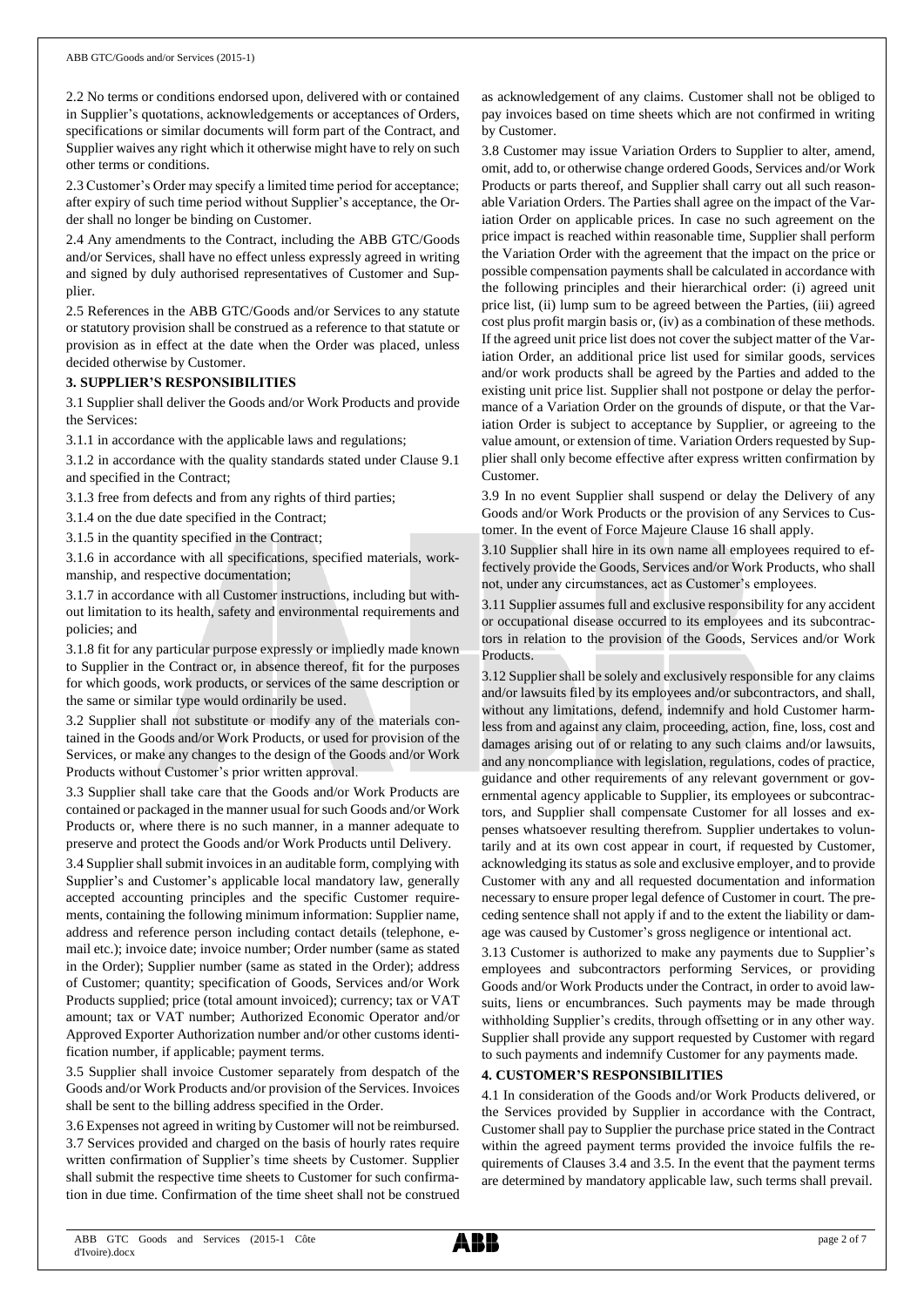4.2 If Goods and/or Work Products delivered or Services provided are subject to inspection, testing, or acceptance by Customer and/or its authorised representatives, no payments shall become due before the results of such inspection, testing, or acceptance are available and confirm that the Goods, Services and/or Work Products conform with the Contract and with any specifications and/or patterns supplied or advised by Customer to Supplier.

4.3 Customer reserves the right to set off such amount owed to Supplier, or withhold payment for Goods, Services and/or Work Products not provided in accordance with the Contract.

### **5. DELIVERY, PERFORMANCE OF SERVICES**

5.1 Unless agreed otherwise in the Contract, the Goods and/or Work Products shall be delivered in accordance with INCOTERMS 2010 FCA, to the place defined in the Contract, or, if no such place has been defined, to Customer's place of business.

5.2 The Services shall be provided at the place specified in the Contract, or, if no such place has been specified, at Customer's place of business.

5.3 Supplier shall deliver latest at the time of acceptance of the Contract the following minimum information (unless where explicitly not required by Customer): Order number, date of Order, number of packages and contents, the customs tariff numbers of the country of consignment, and the countries of origin for all Goods and/or Work Products to be delivered. For controlled Goods, Services and/or Work Products, the relevant national export control numbers must be indicated and, if the Goods, Services and/or Work Products are subject to U.S. export regulations, the U.S. Export Control Classification Numbers (ECCN) or classification numbers of the International Traffic In Arms Regulations (ITAR) must be specified. Proofs of preferential origin as well as conformity declarations and marks of the country of consignment or destination are to be submitted without being requested; certificates of origin upon request. Supplier shall state the accurate and complete Order number disclosed to Customer on all invoices (in particular but not limited to commercial, pro forma or customs invoices). Supplier shall be fully liable for all damages resulting from a breach of this obligation, in particular but not limited to damages for delay.

5.4 The Goods and/or Work Products shall be delivered, and Services shall be provided during Customer's business hours unless otherwise requested by Customer.

5.5 Upon Delivery, Supplier (or its appointed carrier) shall provide Customer, together with a delivery note, any other required export and import documents not mentioned in Clause 5.3. In the event that Customer has approved partial delivery, such delivery note shall also include the outstanding balance remaining to be delivered.

5.6 Ownership (title) of the Goods and/or Work Products shall pass to Customer at Delivery, except if agreed otherwise in writing. To the extent that the Goods and/or Work Products contain Embedded Software, ownership (title) regarding such Embedded Software shall not be passed to Customer, however Customer and all users shall have a worldwide, irrevocable, perpetual, transferable, non-exclusive, royaltyfree right to use the Embedded Software as an integral part of such Goods and/or Work Products or for servicing either of them. In the event the Embedded Software or any part thereof is owned by a third party, Supplier shall be responsible for obtaining the respective software licences necessary from the third party before Delivery to comply with its obligations under the Contract.

### **6. ACCEPTANCE**

6.1 Customer shall not be deemed to have accepted any Goods, Services and/or Work Products until it has had reasonable time to inspect or test them following Delivery or, in case a defect in the Goods, Services and/or Work Products was not reasonably detectable during the inspection, within a reasonable time period after such defect has become apparent. Any obligation of Customer to inspect the Goods, Services and/or Work Products, shall be limited to quantity and type, and visible defects or damages resulting from transport.

6.2 The Parties may agree on a certain acceptance procedure, in which case acceptance shall be subject to Customer's explicit written acceptance statement. Supplier shall inform Customer in writing within a reasonable time period in advance when the Goods, Services and/or Work Products are ready for inspection, testing, or acceptance.

6.3 If any Goods, Services and/or Work Products do not comply with Clause 3 (Supplier's Responsibilities), or are otherwise not in conformity with the Contract, then, without limiting any other right or remedy that Customer may have under Clause 10 (Remedies), Customer may reject the Goods, Services and/or Work Products and/or request replacement by Goods, Services and/or Work Products conforming with the Contract or recover all payments made to Supplier.

## **7. DELAY**

If the Delivery of Goods and/or Work Products or the provision of Services does not comply with the agreed date(s) then, without prejudice to any other rights which it may have, Customer shall have the right to: 7.1 terminate the Contract in whole or in part;

7.2 refuse any subsequent delivery of the Goods and/or Work Products, or provision of Services which Supplier attempts to make;

7.3 recover from Supplier any expenditure reasonably incurred by Customer in obtaining the Goods, Services and/or Work Products in substitution from another supplier;

7.4 claim damages for any additional costs, loss or expenses incurred by Customer which are reasonably attributable to Supplier's failure to deliver the Goods and/or Work Products, or to provide the Services on the agreed date; and

7.5 claim additional compensation for liquidated damages as agreed in the Contract.

## **8. INSPECTION**

8.1 Supplier shall allow Customer and/or its authorised representatives during Supplier's business hours to (i) inspect the Goods and/or Work Products, and Supplier's manufacturing units upon providing reasonable notice, and/or request test samples of the respective Goods and/or Work Products, or any parts or materials thereof, and/or (ii) inspect the provision of the Services, and/or (iii) test the Goods and/or Work Products, or parts thereof.

8.2 If the results of such inspection or tests cause Customer to be of the opinion that the Goods, Services and/or Work Products do not conform or are unlikely to conform with the Contract or with any agreed specifications, including all specified material, workmanship and the like, documentation and quality requirements, or are not performed in accordance with generally accepted practices, procedures and standards of the respective industry, Customer shall inform Supplier and Supplier shall without undue delay take such action as is necessary to ensure conformity with the Contract. In addition Supplier shall carry out necessary additional inspection or testing at Supplier's own cost whereby Customer shall be entitled to attend.

8.3 Notwithstanding any inspection or tests by Customer, Supplier shall remain fully responsible for compliance of the Goods, Services and/or Work Products with the Contract. This applies whether or not Customer has exercised its right of inspection and/or testing and shall not limit Supplier's obligations under the Contract. For the avoidance of doubt, inspection or testing of Goods, Services and/or Work Products by Customer shall in no event exempt Supplier from or limit Supplier's warranties or liability in any way.

### **9. WARRANTY**

9.1 Supplier warrants that the Goods, Services and/or Work Products: 9.1.1 comply with the Contract, including all specifications, specified material, workmanship and the like, documentation and quality re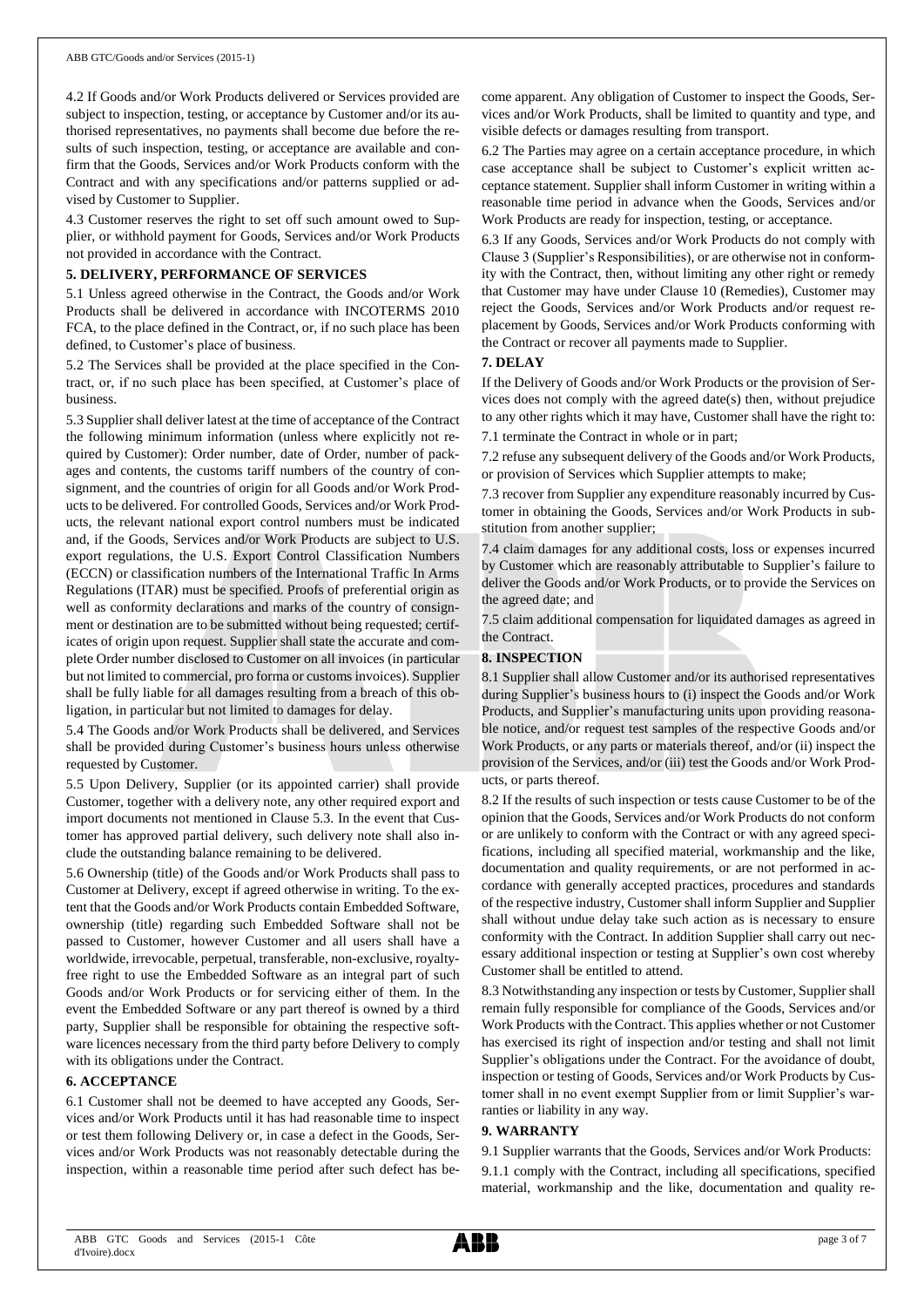quirements, or in absence thereof are provided or performed in accordance with generally accepted practices, procedures and standards of the respective industry, and are fit for the purposes for which goods, services or work products of the same description or the same or similar type would ordinarily be used, and keep the functionality and performance as expected by Customer according to Supplier's information, documentation and statements;

9.1.2 are fit for any particular purpose expressly or impliedly made known to Supplier in the Contract;

9.1.3 are new and unused at the date of Delivery;

9.1.4 are free from defects and rights of third parties;

9.1.5 possess the qualities which Supplier has held out to Customer as a sample or model; and

9.1.6 comply with Clause 12 (Compliance, Integrity).

9.2 Unless otherwise agreed in the Contract, the warranty period shall be twenty four (24) months from Delivery of Goods and/or Work Products, or the acceptance of the Services.

9.3 In case of non-compliance with the warranties provided under this Clause 9, Customer shall be entitled to enforce the remedies provided in Clause 10 (Remedies) hereunder.

### **10. REMEDIES**

10.1 In case of breach of any warranty under Clause 9 (Warranty) or if Supplier otherwise fails to comply with any of the terms of the Contract, Customer shall give notice in writing to Supplier of such breach and provide Supplier an opportunity to remedy it. If Supplier has not successfully remedied such breach within forty eight (48) hours of receiving such Customer notification or within such other remedy period agreed in writing between the Parties, Customer shall be entitled to any one or more of the following remedies at its own discretion and at Supplier's expense:

10.1.1 to give Supplier another opportunity to carry out any additional work necessary to ensure that the Contract is fulfilled;

10.1.2 to carry out (or to instruct a third party to carry out) any additional work necessary to make the Goods, Services and/or Work Products comply with the Contract;

10.1.3 to obtain prompt repair or replacement of the defective Goods, Services and/or Work Products by Goods, Services and/or Work Products conforming with the Contract without defects;

10.1.4 to refuse any further Goods, Services and/or Work Products, but without exemption from Supplier's liability for the defective Goods, Services and/or Work Products provided by Supplier;

10.1.5 to claim such damages as may have been sustained by Customer as a result of Supplier's breaches of the Contract;

10.1.6 to terminate the Contract; in such event Customer shall have no obligation to compensate Supplier for the already provided but unpaid parts of the Goods, Services and/or Work Products, and Supplier shall be obliged to pay back to Customer any remuneration received from Customer for the Goods, Services and/or Work Products, and to take back the Goods and/or Work Products at Supplier's own cost and risk. 10.2 In the event that Clauses 10.1.1, 10.1.2 or 10.1.3 apply, the entire warranty period of Clause 9.2 shall be restarted.

10.3 The rights and remedies available to Customer and contained in the Contract are cumulative and are not exclusive of any rights or remedies available at law or in equity.

## **11. INTELLECTUAL PROPERTY**

11.1 Supplier hereby grants Customer, or undertakes to procure that Customer is granted, a worldwide, irrevocable, perpetual, transferable, non-exclusive, royalty-free licence to use the Intellectual Property Rights in the Goods, including Embedded Software, if any.

11.2 Supplier assigns herewith to Customer full ownership rights in and to any Intellectual Property in the Work Products arising from the Services for the full duration of such rights, wherever in the world enforceable. Supplier further agrees to execute, upon Customer's request and

at its cost, all further documents and assignments and do all such further things as may be necessary to perfect Customer's ownership title to the Intellectual Property or to register Customer as owner of the Intellectual Property with any registry, including but not limited to governmental registration authorities or private registration organisations.

11.3 The Intellectual Property Rights in any Work Products created by or licensed to Supplier prior to the respective Contract or outside of such Contract, and any subsequent modifications to the same ("Pre-Existing Works") will remain vested in Supplier or the respective third party owner. To the extent that Pre-Existing Works are embedded in any Work Products delivered by Supplier, Customer and its Affiliates shall have a worldwide, irrevocable, perpetual, transferable, non-exclusive, royalty-free licence to use the Pre-Existing Works as part of such Work Products, including the right to further improve, develop, market, distribute, sublicense, exploit or otherwise use the Work Products containing such Pre-Existing Works. Supplier shall not be prevented or restricted from using its own know-how or its Pre-Existing Works in the course of providing the Services.

11.4 In the event the Embedded Software contains or uses Open Source Software, Supplier must specify and inform Customer in writing and prior to Delivery about all Open Source Software implemented into or used by the Embedded Software. In the event that Customer does not approve any Open Source Software components contained in or used by the Embedded Software, Supplier agrees to replace or substitute at its own cost the affected Open Source Software component(s) contained in or used by the Embedded Software with software of at least the same quality and functionality and which is accepted by Customer.

11.5 In the event that the Goods and/or Work Products (and/or the Embedded Software) delivered, or Services provided infringe any third party Intellectual Property Rights, Supplier shall, notwithstanding anything provided to the contrary or otherwise contained in the Contract, provide IPR Indemnification to Customer. The IPR Indemnification does not limit any further compensation rights of Customer. Supplier's obligation to indemnify Customer as provided under this Clause shall not apply if and to the extent the liability or damage was caused by Customer's own pre-existing Intellectual Property Rights contributed to, or implemented into the Goods, Services and/or Work Products.

11.6 If any infringement claim is made against Customer, Supplier shall at its cost, but at Customer's discretion (i) procure for Customer the right to continue using the Goods, Services and/or Work Products; (ii) modify the Goods, Services and/or Work Products so that they cease to be infringing; or (iii) replace the Goods, Services and/or Work Products so that they become non-infringing.

11.7 In the event Supplier cannot fulfil the measures requested by Customer under Clause 11.6, Customer shall be entitled to terminate the Contract and to reclaim all sums which Customer has paid to Supplier thereunder. In any event, Customer may claim compensation in accordance with Clause 11.5 for any costs, losses or damages incurred whatsoever.

### **12. COMPLIANCE, INTEGRITY**

12.1 Supplier shall provide the Goods, Services and/or Work Products in compliance with all relevant legislation, laws, rules, regulations, and codes of practice, guidance and other requirements of any relevant government or governmental agency. To the extent that such regulations are advisory rather than mandatory, the standard of compliance to be achieved by Supplier shall be in compliance with the generally accepted best practice of the relevant industry.

12.2 Supplier and its subcontractors must comply with the ABB Lists of Prohibited and Restricted Substances and with the reporting and other requirements regarding Conflict Minerals made available under **[www.abb.com](http://www.abb.com/) – Supplying – Material Compliance** or otherwise and shall provide Customer with respective documents, certificates and statements if requested. Any statement made by Supplier to Customer (whether directly or indirectly, e. g. where applicable via the ABB Sup-

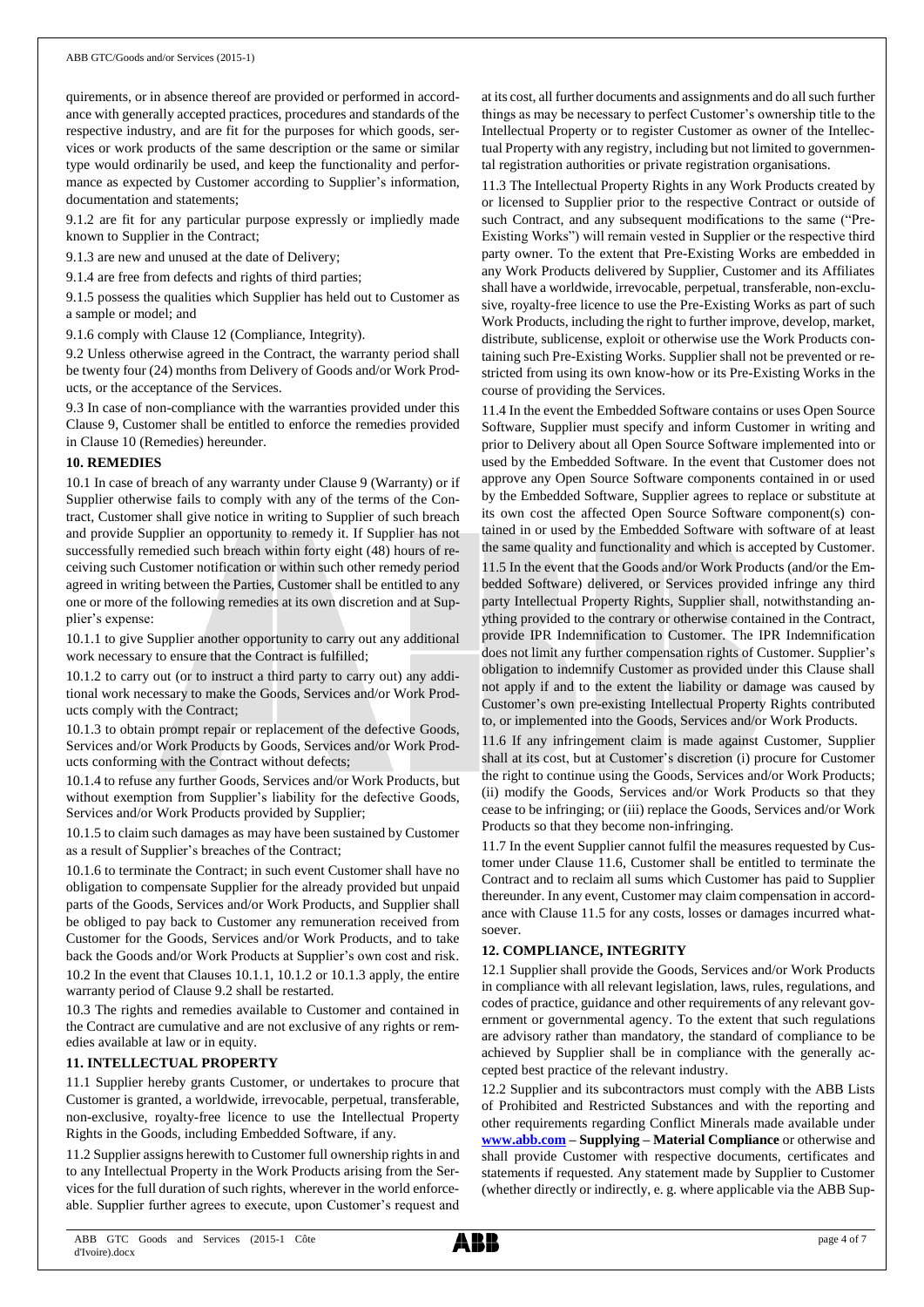plier Registration and Pre-Qualification System) with regard to materials used for or in connection with the Goods, Services and/or Work Products will be deemed to be a representation under the Contract.

12.3 Supplier represents and warrants that it is knowledgeable with, and is and will remain in full compliance with all applicable trade and customs laws, regulations, instructions, and policies, including, but not limited to, securing all necessary clearance requirements, proofs of origin, export and import licenses and exemptions from, and making all proper filings with appropriate governmental bodies and/or disclosures relating to the provision of services, the release or transfer of goods, hardware, software and technology to non U.S. nationals in the U.S., or outside the U.S., the release or transfer of technology and software having U.S. content or derived from U.S. origin software or technology.

12.4 No material or equipment included in or used for the Goods, Services and/or Work Products shall originate from any company or country listed in any relevant embargo issued by the authority in the country where the Goods, Services and/or Work Products shall be used or an authority otherwise having influence over the equipment and material forming part of the Goods, Services and/or Work Products. If any of the Goods, Services and/or Work Products are or will be subject to export restrictions, it is Supplier's responsibility to promptly inform Customer in writing of the particulars of such restrictions.

12.5 Both Parties warrant that each will not, directly or indirectly, and that each has no knowledge that the other Party or any third parties will, directly or indirectly, make any payment, gift or other commitment to its customers, to government officials or to agents, directors and employees of each Party, or any other party in a manner contrary to applicable laws (including but not limited to the U. S. Foreign Corrupt Practices Act and, where applicable, legislation enacted by member states and signatories implementing the OECD Convention Combating Bribery of Foreign Officials), and shall comply with all relevant laws, regulations, ordinances and rules regarding bribery and corruption. Nothing in the Contract shall render either Party or any of its Affiliates liable to reimburse the other for any such consideration given or promised.

12.6 Supplier herewith acknowledges and confirms that Supplier has received a copy of ABB's Code of Conduct and ABB's Supplier Code of Conduct or has been provided information on how to access both ABB Codes of Conduct online under **[www.abb.com/Integrity](http://www.abb.com/Integrity)**. Supplier is obliged and agrees to perform its contractual obligations in accordance with both ABB Codes of Conduct, including but without limitation to all employment, health, safety and environmental requirements specified therein.

12.7 ABB has established the following reporting channels where Supplier and its employees may report suspected violations of applicable laws, policies or standards of conduct: Web portal: **[www.abb.com/In](http://www.abb.com/Integrity)[tegrity](http://www.abb.com/Integrity) – Reporting Channels**; telephone and mail address: specified on this Web portal.

12.8 Any violation of an obligation contained in this Clause 12 shall be a material breach of the Contract. Either Party's material breach shall entitle the other Party to terminate the Contract with immediate effect and without prejudice to any further right or remedies under such Contract or applicable law.

12.9 Notwithstanding anything to the contrary contained in the Contract, Supplier shall, without any limitations, indemnify and hold harmless Customer from and against any liabilities, claim, proceeding, action, fine, loss, cost or damages arising out of or relating to any such violation of the above mentioned obligations and the termination of the Contract, or arising from export restrictions concealed by Supplier. With respect to export restrictions solely attributable to Customer's use of the Goods, Services and/or Work Products, the now said commitment shall only apply to the extent Supplier has knowledge of or reasonably should have been aware of such use.

## **13. CONFIDENTIALITY, DATA SECURITY, DATA PROTECTION**

## 13.1 Supplier shall:

13.1.1 Unless otherwise agreed in writing, keep in strict confidence all Customer Data and any other information concerning Customer's or its Affiliates' business, its products and/or its technologies which Supplier obtains in connection with the Goods, Services and/or Work Products to be provided (whether before or after acceptance of the Contract). Supplier shall restrict disclosure of such confidential material to such of its employees, agents or subcontractors or other third parties as need to know the same for the purpose of the provision of the Goods, Services and/or Work Products to Customer. Supplier shall ensure that such employees, agents, subcontractors or other third parties are subject to and comply with the same obligations of confidentiality as applicable to Supplier and shall be liable for any unauthorized disclosures;

13.1.2 Apply appropriate safeguards, adequate to the type of Customer Data to be protected, against the unauthorised access or disclosure of Customer Data and protect such Customer Data in accordance with the generally accepted standards of protection in the related industry, or in the same manner and to the same degree that it protects its own confidential and proprietary information – whichever standard is higher. Supplier may disclose confidential information to "Permitted Additional Recipients" (which means Supplier's authorised representatives, including auditors, counsels, consultants and advisors) provided always that such Permitted Additional Recipients sign with Supplier a confidentiality agreement with terms substantially similar hereto or, where applicable, are required to comply with codes of professional conduct ensuring confidentiality of such information;

13.1.3 Not (i) use Customer Data for any other purposes than for providing the Goods, Services and/or Work Products, or (ii) reproduce the Customer Data in whole or in part in any form except as may be required by the respective contractual documents, or (iii) disclose Customer Data to any third party, except to Permitted Additional Recipients or with the prior written consent of Customer;

13.1.4 Install and update at its own costs required adequate virus protection software and operating system security patches for all computers and software utilized in connection with providing the Goods, Services and/or Work Products;

13.1.5 Inform Customer without delay about suspicion of breaches of data security or other serious incidents or irregularities regarding any Customer Data.

13.2 Supplier agrees that Customer shall be allowed to provide any information received from Supplier to any Affiliate of Customer. Supplier shall obtain in advance all necessary approval or consent for Customer to provide such information to Customer's Affiliates if such information is confidential for any reason or subject to applicable data protection or privacy laws and regulations.

13.3 In case the type of Customer Data affected is particularly sensitive and therefore, according to Customer's opinion, requires a separate confidentiality and non-disclosure agreement, Supplier agrees to enter into such agreement. The same applies with regard to data privacy topics which are not covered by this Clause 13 and which may require a separate data processing agreement according to applicable laws and regulations.

13.4 The obligations under this Clause 13 exist for an indefinite period of time and therefore shall survive the expiration or termination of the Contract for any reason.

### **14. LIABILITY AND INDEMNITY**

14.1 Without prejudice to applicable mandatory law or unless otherwise agreed between the Parties, Supplier shall compensate/indemnify Customer for/from all damages and losses in connection with the Goods, Services and/or Work Products (i) for Supplier's breaches of the Contract and (ii) for any claim made by a third party (including

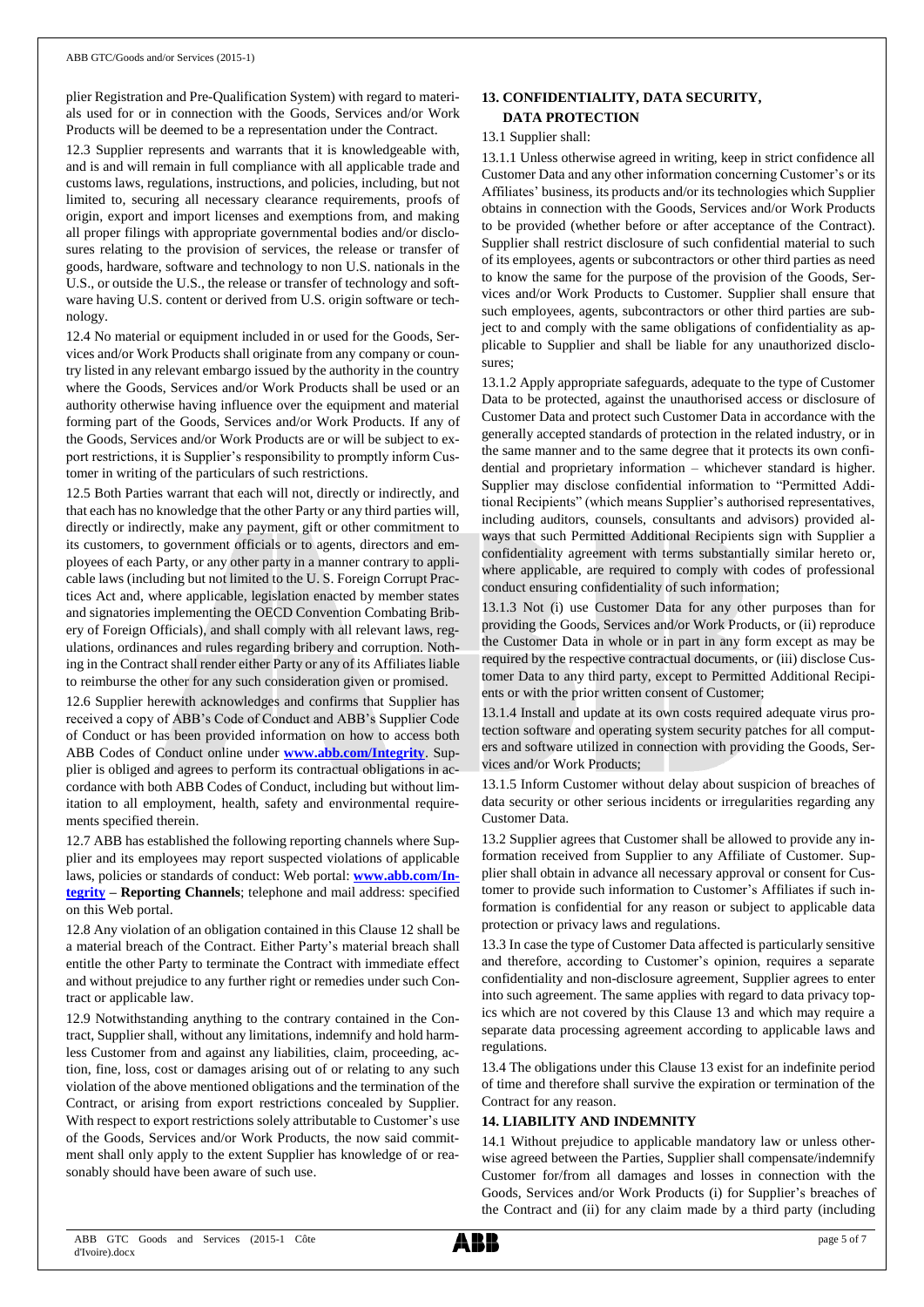employees of Supplier) against Customer in connection with the Goods, Services and/or Work Products, except for IPR Indemnification for which Clause 11 (Intellectual Property) exclusively applies, and in all cases to the extent that the respective liability, loss, damage, injury, cost or expense was caused by, relates to or arises from the Goods, Services and/or Work Products provided by Supplier and/or its subcontractors. Upon Customer's request Supplier shall defend Customer against any third party claims.

14.2 Supplier shall be responsible for the control and management of all of its employees, its suppliers and/or subcontractors, and it shall be responsible for the acts, defaults, negligence or obligations of any of its employees, suppliers and/or subcontractors, its agents, servants or workmen as fully as if they were the acts, defaults, negligence or obligations of Supplier.

14.3 The provisions of this Clause 14 shall survive any performance, acceptance or payment pursuant to the Contract and shall extend to any substituted or replacement Goods, Services and/or Work Products provided by Supplier to Customer.

14.4 Supplier shall maintain in force, and upon request provide evidence of, adequate liability insurance and statutory worker's compensation/employer's liability insurance with reputable and financially sound insurers. Nothing contained in this Clause 14 shall relieve Supplier from any of its contractual or other legal liabilities. The insured amount cannot be considered nor construed as limitation of liability.

14.5 Customer reserves the right to set off any claims under a Contract against any amounts owed to Supplier.

### **15. TERM AND TERMINATION**

15.1 A Contract between the Parties may be terminated for convenience in whole or in part by Customer upon giving Supplier thirty (30) calendar days written notice. In such event Customer shall pay to Supplier the value of the already delivered but unpaid parts of the Goods, Services and/or Work Products provided and proven direct costs reasonably incurred by Supplier for the not yet provided and unpaid Goods, Services and/or Work Products, however in no event more than the agreed price for the Goods, Services and/or Work Products under the respective Contract. No further compensation shall be due to Supplier. Compensation for any expenditures made with regard to Goods, Services and/or Work Products not yet provided shall be expressly excluded.

15.2 In the event of Supplier's breach of the Contract, Customer shall be entitled to terminate the Contract if Supplier fails to take adequate action to remedy a breach within 48 hours as requested by Customer in accordance with Clause 10.1. In such event, Customer shall have no obligation to compensate Supplier for the already delivered but unpaid parts of the Goods, Services and/or Work Products provided and Supplier shall be obliged to pay back to Customer any remuneration received from Customer for the Goods, Services and/or Work Products and to take back the Goods and/or Work Products at its (Supplier's) own cost and risk.

15.3 Customer shall have the right to terminate the Contract with immediate effect forthwith by notice in writing to Supplier in the event that an interim order is applied for or made, or a voluntary arrangement approved, or a petition for a bankruptcy order is presented or a bankruptcy order is made against Supplier or any circumstances arise which entitle the court or a creditor to appoint a receiver, administrative receiver or administrator or to present a winding-up petition or make a winding-up order or other similar or equivalent action is taken against or by Supplier by reason of its insolvency or in consequence of debt.

15.4 Upon termination Supplier shall immediately and at Supplier's expense safely return to Customer all respective Customer property (including any Customer Data, documentation, and retransfer/transfer of applicable Intellectual Property) and Customer information then in Supplier's possession or under Supplier's control and provide Customer with the complete information and documentation about the already supplied Goods, Services and/or Work Products or the respective parts thereof.

## **16. FORCE MAJEURE**

16.1 Neither Party shall be liable for any delay in performing or for failure to perform its obligations under a Contract if the delay or failure results from an event of "Force Majeure". For clarification, Force Majeure means an event that was not foreseeable by the affected Party at the time of execution of the respective Contract, is unavoidable and outside the reasonable control of the affected Party, and for which the affected Party is not responsible, provided such event prevents the affected Party from performing its obligations under the respective Contract despite all reasonable efforts, and the affected Party provides notice to the other Party within five (5) calendar days from occurrence of the respective event of Force Majeure.

16.2 If an event of Force Majeure occurs which exceeds thirty (30) calendar days, either Party shall have the right to terminate the relevant Contract forthwith by written notice to the other Party without liability to the other Party. Each Party shall use its reasonable endeavours to minimise the effects of any event of Force Majeure.

## **17. ASSIGNMENT AND SUBCONTRACTING**

17.1 Supplier shall neither assign, nor subcontract, transfer, nor encumber the Contract, nor any parts thereof (including any monetary receivables from Customer) without prior written approval of Customer.

17.2 Customer may at any time assign, transfer, encumber, subcontract or deal in any other manner with all or any of its rights under the Contract to any of its own Affiliates.

## **18. NOTICES**

Any notice shall be given by sending the same by registered mail, courier, fax or by e-mail to the address of the relevant Party as stated in the Contract or to such other address as such Party may have notified in writing to the other for such purposes. E-mail and fax expressly require written confirmation issued by the receiving Party. Electronic read receipts may not under any circumstances be deemed as confirmation of notice. Electronic signatures shall not be valid, unless expressly agreed in writing by the Parties.

## **19. WAIVERS**

Failure to enforce or exercise, at any time or for any period, any term of the Contract does not constitute, and shall not be construed as, a waiver of such term and shall not affect the right later to enforce such term or any other term herein contained.

### **20. GOVERNING LAW AND DISPUTE SETTLEMENT**

20.1 The Contract (including, but not limited to the ABB GTC/Goods and/or Services) shall be governed by and construed in accordance with the laws of the country (and/or the state, as applicable) of Customer's legal registration, however under exclusion of its conflict of law rules and the United Nations Convention on International Sale of Goods.

20.2 Unless agreed otherwise in writing between the Parties, any dispute or difference arising out of or in connection with the Contract, including any question regarding its existence, validity or termination or the legal relationships established thereby, which cannot be settled amicably, shall be settled under the arbitration rules of the Court of Arbitration of Côte d'Ivoire (CACI) by one or more arbitrators appointed in accordance with the said rules. The place of arbitration shall be Abidjan, Côte d'Ivoire, and, unless otherwise agreed in writing, the language of the proceedings and of the award shall be English. The decision of the arbitrators shall be final and binding upon both Parties, and neither Party shall seek recourse to an ordinary state court or any other authority to appeal for revisions of the decision.

20.3 In case of any dispute, the defeated Party shall reimburse the succeeding Party for attorney's fees and other costs reasonably incurred in connection with the dispute.